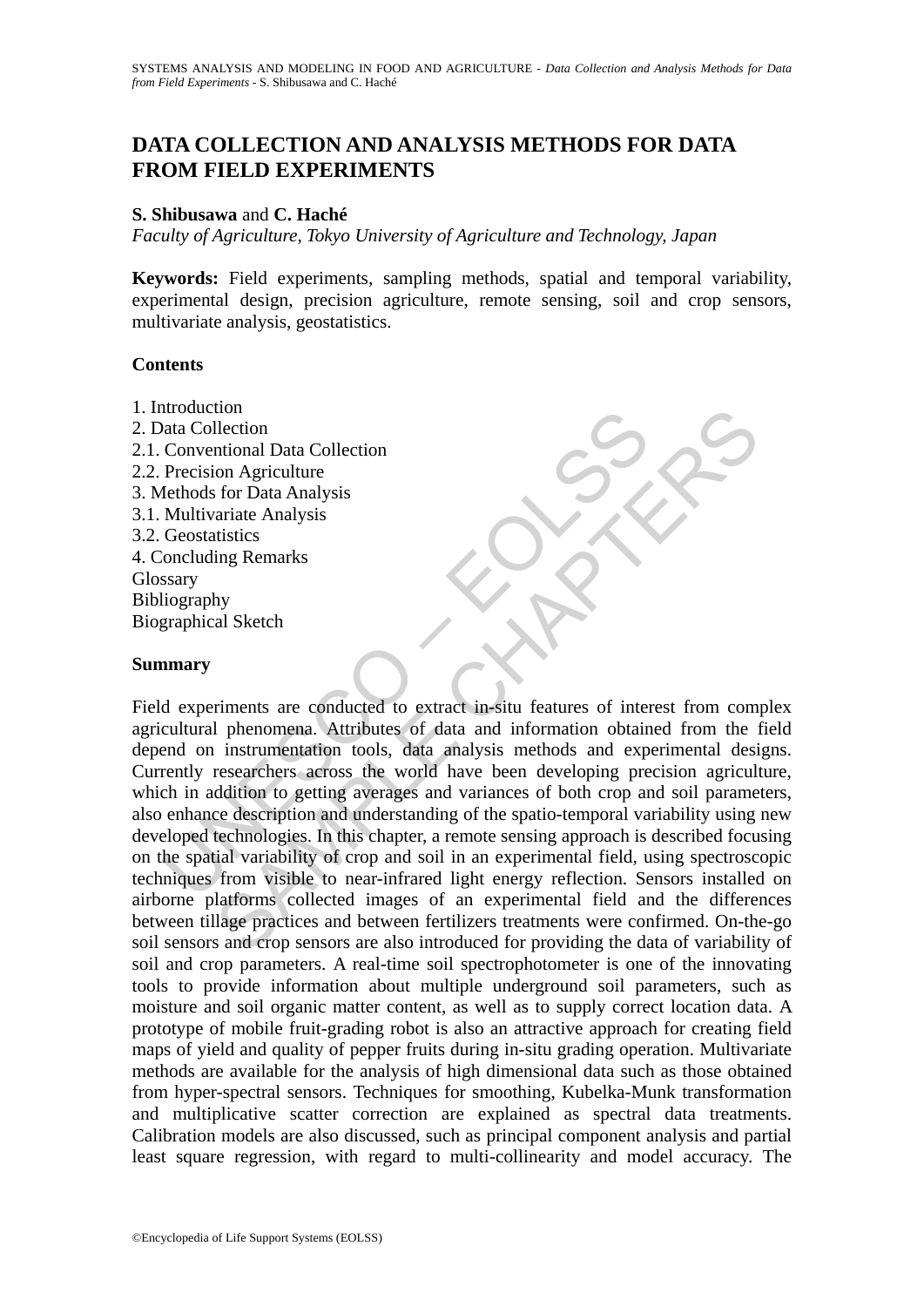semi-variance analysis and kriging method is introduced as a mapping technique, and a case study shows that sample size clearly influences the kriging error, followed by a recommendation for appropriate sampling size.

## **1. Introduction**

The main motivation for field experimentation is to produce information relevant to producers and/or to determine the effects of agricultural practices on the environment. In order to achieve these goals, it is imperative that the interrelationships among environmental conditions, biological processes, and management are well understood by the researcher. This need drives the development of new methods and devices for data collection in agriculture, in addition to the adoption of advanced analysis techniques. New devices and sensors are making it possible to collect vast amounts of new data covering, in some cases, whole fields and giving details of spatial and temporal variability. More advanced data analysis methods are helping to extract more information from the data, develop more accurate prediction models, and optimize simulations for decision support in agriculture.

Conventional tools and methods for data collection and analysis are not covered in this chapter. The focus is rather on state-of-the-art technology applied currently in field research and on analysis techniques that allow the inclusion of numerous variables resulting in better description of the agricultural phenomena of a whole field.

## **2. Data Collection**

## **2.1. Conventional Data Collection**

The distance of the fields and giving details and giving the distance of the fields and giving detail operal variability. More advanced data analysis methods are helpind the molulations for decision support in agriculture. covering, in some cases, whole fields and giving details of spatial<br>ariability. More advanced data analysis methods are helping to extract n<br>from the data, develop more accurate prediction models, and optir<br>for decision su Traditionally, agronomic field research has applied replication, blocking and randomization in experimental design to avoid influences of spatial variability as errors or biases. Yet, conventional experimental designs are characterized by limitations (e.g., small plots, treatments oversimplification, and brief duration) and consequently may not represent a realistic cropping system. In field experiments effects and quantification of variation are measured through sampling. Sampling density depends on several factors (objectives, field variability, costs), and can range from one sample for several hectares to a more detail coverage of the field. Conventionally, samples are obtained for whole fields or parts of fields to provide average values. There are several commonly used sampling methods characterized by destructive sampling (Figure 1):

- Simple random: Locations are randomly selected, and may not capture the variation structure of the attributes of interest (Figure 1a).
- Stratified random: The field is divided into several areas according to its characteristics (e.g. topography), and sampling locations are selected randomly and then composite, reducing the influence of local heterogeneity (Figure 1b).
- Systematic (grid sampling): The field is divided in grids and samples are collected randomly within each cell and then composite (Figure 1c). Another approach is to position the center point on grid intersections, where samples are collected randomly within a 3 m radius (10 feet) and then composite (Figure 1d).
- Stratified-systematic: Each cell is further divided into smaller cells to try to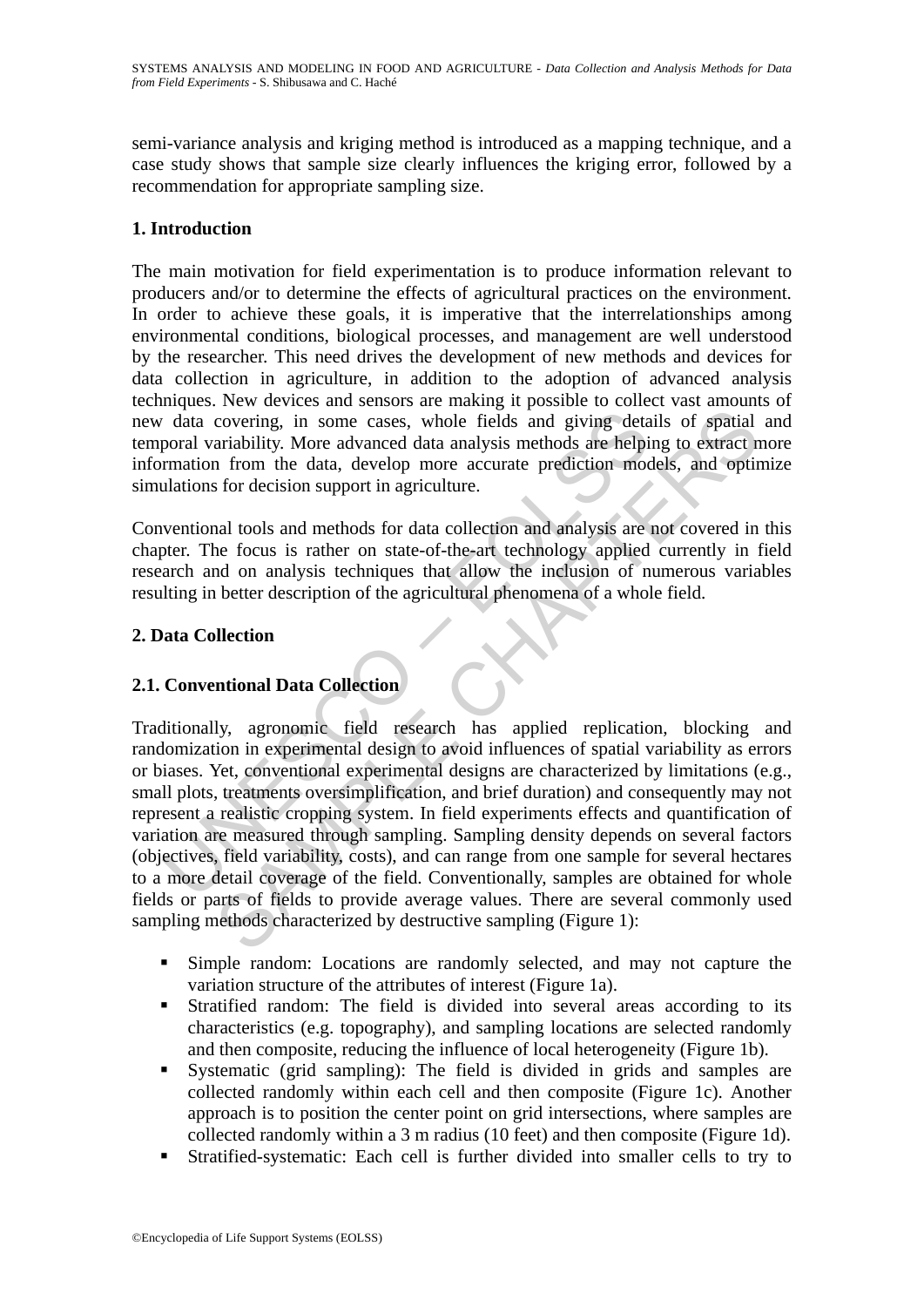overcome the bias introduced by systematic sampling (Figure 1e).

 Judgmental: Sampling locations are decided based on observation of a specific problem (e.g., low yield) and is not statistically accurate (Figure 1f).



Figure 1: Sampling strategies.

Sample collection involves intensive labor and costs of laboratory analysis, imposing a limitation on the number of samples that can be collected to quantify the experimental error among treatments repetitions. Nevertheless, reducing the number of samples has direct implications on management since it can lead to incorrect decisions. The requirement for improved efficiency has increased the interest in conducting field experiments that take into account spatial variability and reproduce better scenarios for real farm.

## **2.2. Precision Agriculture**

Recently, it has become possible to quantify within-field spatial variability because of the availability of technologies such as Global Positioning Systems (GPS) and Geographic Information Systems (GIS). The GPS enables collection of geo-referenced data, while the GIS allows spatial analysis and visualization of interpolated maps.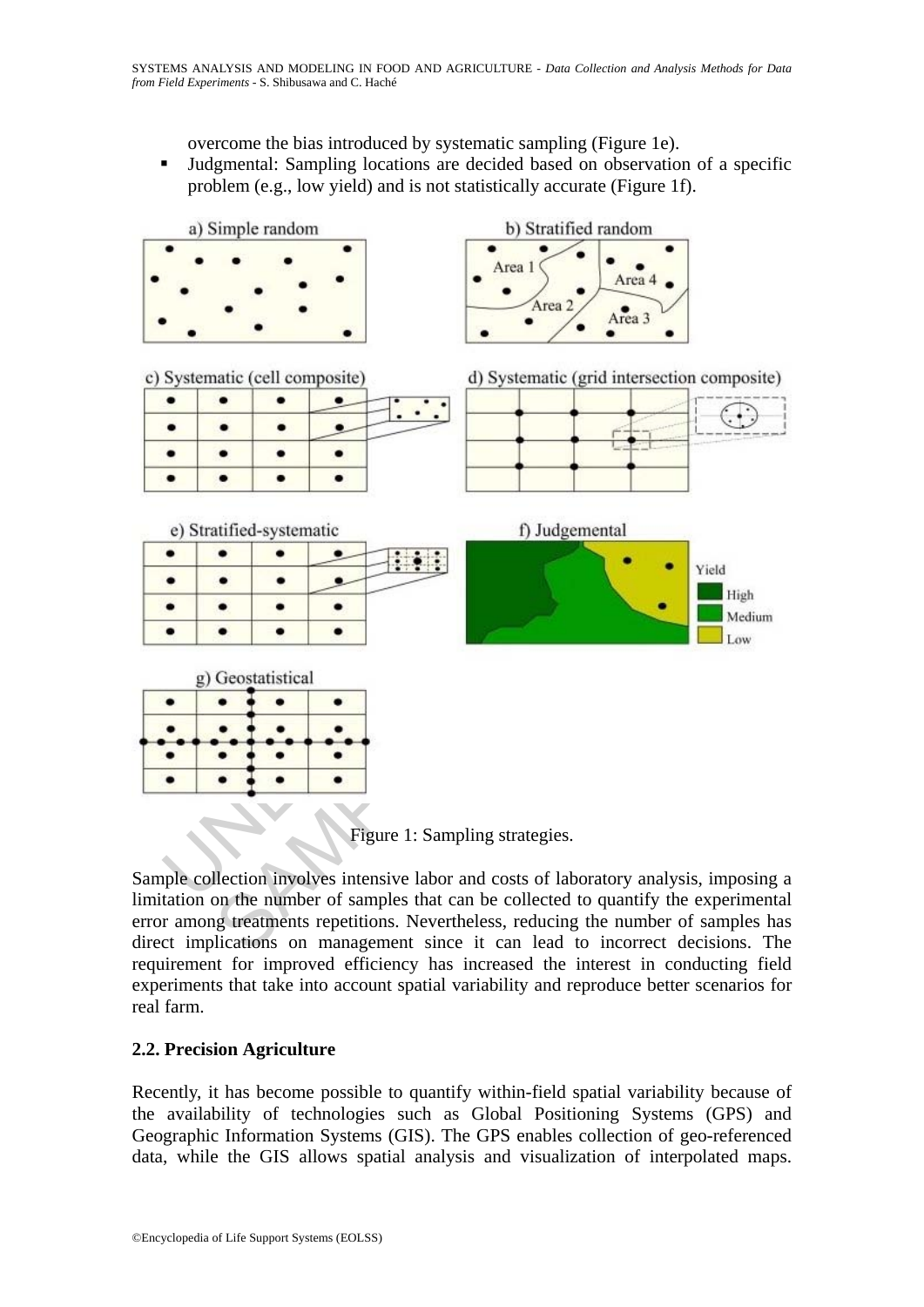Application of GPS/GIS into agriculture has caused a revolution called precision agriculture (PA), where fields are managed at a detailed scale based on information and knowledge. The PA cycle covers all steps in crop management as presented in Figure 2.



Figure 2: Precision agriculture cycle.

New technologies used in PA allow collection of large amounts of data. As a result, interest is now directed toward understanding spatial and temporal variability in agricultural systems, including their effects or constraints on production and relationships among multiple components and factors. Consequently, field experimentation is moving from small homogenous experimental areas to large and variable on-farm areas. This new concept allows farmers to integrate in the experimental process and to accept new successful practices. At on-farm level, experimental units have been single fields with uniform management without replication. However, knowledge of within-field variability leads us to divide a whole field into sub-unit areas according to soil or other variability.

New technologies and analysis methods have accordingly changed strategies for data sampling as shown Figure 1: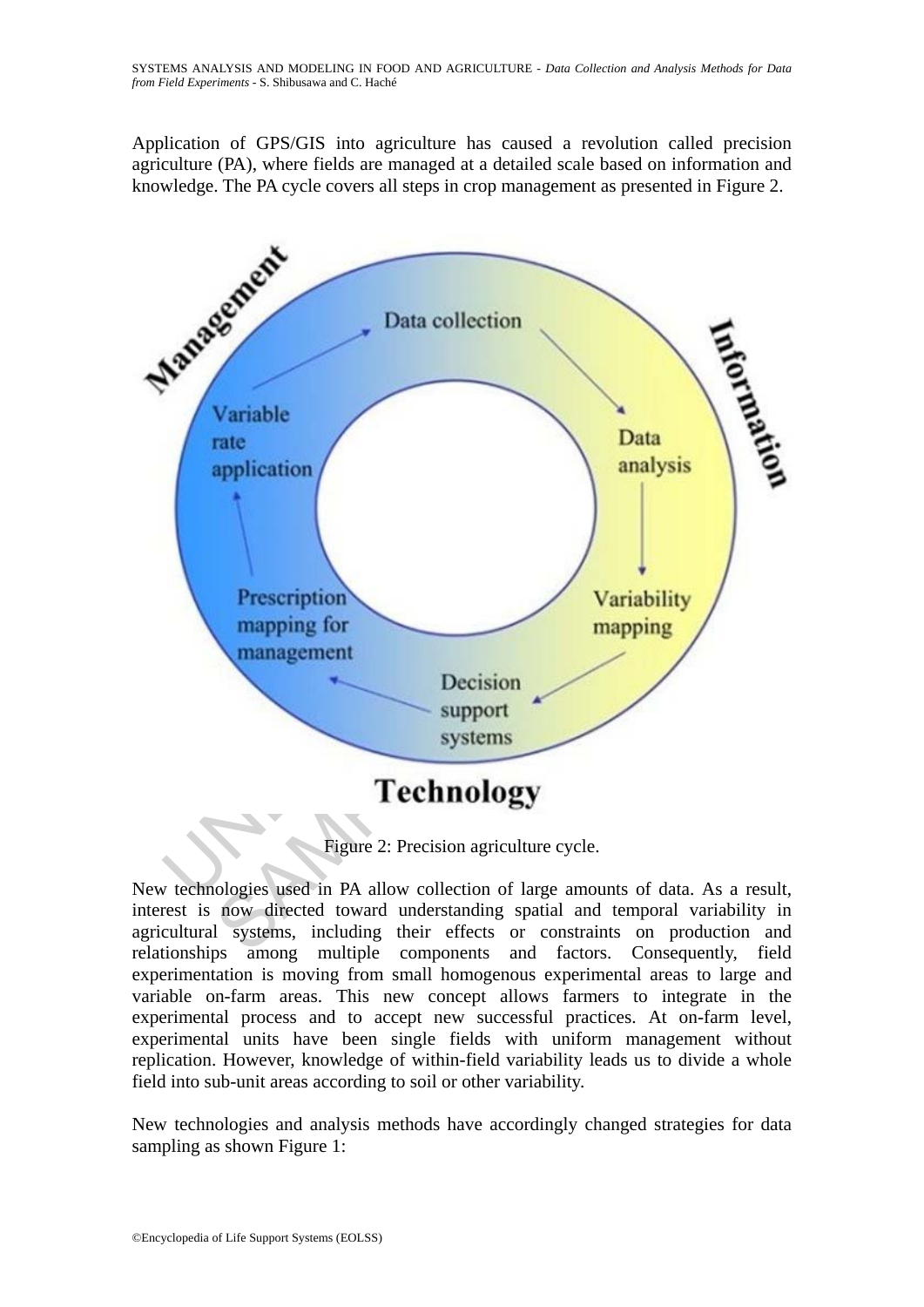- **Targeted or directed: Samples are collected according to statistically rigorous** sampling designs. Evidence for a change in the value of a measured property observed from aerial images, yield or other maps is then used to determine supplemental locations.
- Geostatistical: Applied when the aim is to produce accurate interpolated kriged maps. When the semivariogram is known the distance between sample locations is equal to half the semivariogram range. But when the semivariogram is not known, the samples are collected as in systematic sampling and in several transects composed of adjacent sampled sites; then the semivariogram as well as the accurate sampling distance can be defined reducing the number of samples to be collected in the near future (Figure 1g). The concept of geostatistics is explained later in this chapter.

Interstand spatial variability a large number of data is needed, w<br>plers have been developed. Continuous-sampling is another every location in the field is measured by non-invasive<br>tromagnetic induction, remote sensing and mand spatial variability a large number of data is needed, which can require<br>ana effort for data acquisition. To address this fact, automatic mobile<br>have been developed. Continuous-sampling is another emerging soluty<br>locat To understand spatial variability a large number of data is needed, which can require a lot of human effort for data acquisition. To address this fact, automatic mobile soil samplers have been developed. Continuous-sampling is another emerging solution, where every location in the field is measured by non-invasive techniques (e.g., electromagnetic induction, remote sensing), and there is no need for interpolation or soil sampling design. A considerable amount of effort has now focused on developing real-time sensors to aid in sampling schemes for PA. Nevertheless, sampling will continue to be useful for calibration purposes, as well as development of statistical methods suitable for the analysis of different soil and crop types.

What follows is an overview presenting new technologies developed to collect high amounts of data from field experiments. Remote sensing (RS) is applicable to both soil and crop data collection, and therefore a brief outline of RS is addressed first.

## **2.2.1. Remote Sensing**

Remote sensing is the process of gathering information about an object without direct physical contact. Passive remote sensing systems use solar radiation as a source to collect information about objects, based on the principle that visible (VIS, 400-700 nm), near infra-red (NIR, 700-2500 nm) and mid infra-red (MIR, 3000-5000 nm) light is absorbed, transmitted or reflected, and that in the thermal infra-red region (TIR, 7500-14000 nm) heat is emitted. Passive systems can also obtain information of gamma rays emitted from the Earth surface with wide application in geological surveys. Active systems use either TIR or an artificial source of radiation as in the case of synthetic aperture radar. Currently, RS systems used in agriculture are mounted on space-, airborne-, and/or on ground-platforms. Spectra are collected using either multispectral or hyperspectral sensors, covering VIS, NIR, and/or TIR. Each band gives different information about the object under observation. Figure 3 shows an airborne multispectral image and its spectral bands, collected over a field in Japan where crop response to two types of tillage interacting with two types of nutrients is investigated. From these images it is clear that each band gives different information about treatments in the field.

While multispectral images use non contiguous or wide bands in the VIS and NIR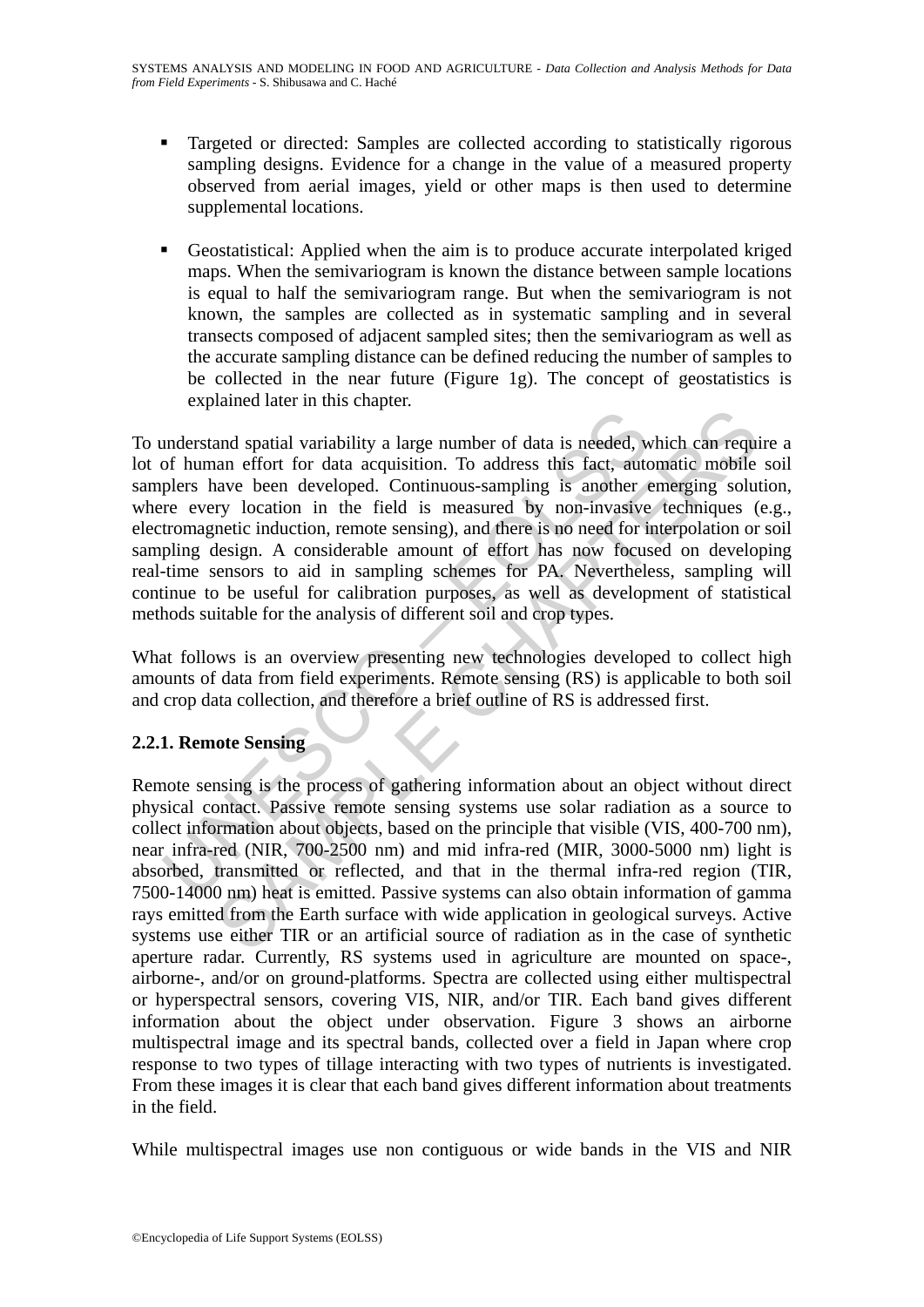regions, hyperspectral images contain from 10 to hundreds of contiguous bands. The dimensionality of hyperspectral images allows the identification of bands most responsive to specific target characteristics and the potential for the improvement of classification analysis (Figure 4). Hyperspectral remote sensing is also known as imaging spectroscopy since it combines imaging and spectroscopy in a single system.



UNITSPECTED APPROVALED THE CONVentional Tillage - Inorganic Treatment<br>
Terms of the Conventional Tillage - Inorganic Treatment<br>
Multispectral Sensor (4 bands)<br>
Conventional Tillage - Inorganic Treatment<br>
Multispectral Sens Experimental Representations of the CHAPTER CHAPTER CHAPTER CHAPTER CHAPTER CHAPTER CHAPTER CHAPTER CHAPTER CHAPTER CHAPTER CHAPTER CHAPTER CHAPTER CHAPTER CHAPTER CHAPTER CHAPTER CHAPTER CHAPTER CHAPTER CHAPTER CHAPTER C

Figure 3: Multispectral airborne image and its spectral bands collected over an experimental field in Japan.



Figure 4: Data extracted from multispectral and hyperspectral images collected on the same day over the experimental field shown in Figure 3. Spectral curves correspond to conventional tillage-inorganic treatment.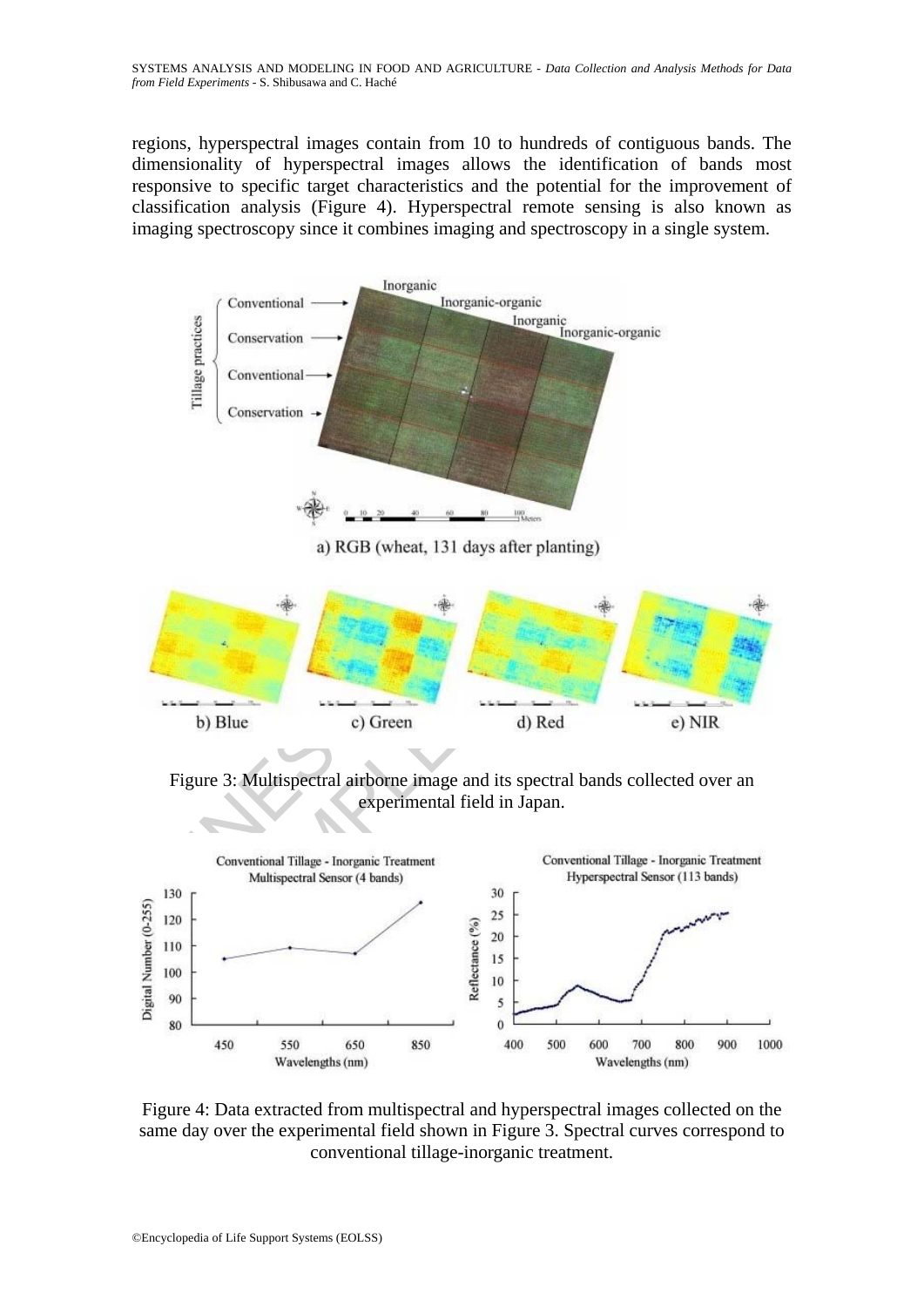Although reflectance of soils and crops are related to numerous parameters, agricultural RS has not yet been widely adopted by farmers. Since most targets are non-Lambertian and the atmosphere absorbs part of the light energy reflected in narrow bands, image pre-processing is needed to reduce sensor noise, correct geometric and optical distortions and georegister images, followed by calibration to reflectance for variable illumination if time series data are required. This process is skill demanding and time consuming, and therefore the interest in terrestrial vehicle-mounted RS systems has increased given that images and/or reflected spectra can be collected near the soil or canopy and therefore those effects are less significant. However, these measurements are still influenced by bi-directional reflectance due to inclination and cupping of individual leaves, and require data pre-treatment, correction, and on-ground calibration measurement to assure the quality of the data, especially for images. The final goal of vehicle-mounted-sensors is to develop real-time data acquisition tools and simultaneously perform variable rate management to meet site-specific requirements.

# TO ACCESS ALL THE **29 PAGES** OF THIS CHAPTER, Visit: http://www.eolss.net/Eolss-sampleAllChapter.aspx

#### **Bibliography**

- - -

Dyke, G. V. (1998). *Comparative experiments with field crops*, 262 pp. Charles Griffin & Company Ltd. New York. USA. [This gives comprehensive information on planning field experiments].

Isaaks, E. Srivastava, R. (1989). *Applied Geostatistics* 561pp. Oxford University Press, USA. [This is an excellent book for self-tutoring in geostatistics].

Ultaneously perform variable rate management to meet site-specifical<br>
TO ACCESS ALL THE 29 PAGES OF THIS CHA<br>
Visit: http://www.eolss.net/Eolss-sampleAllChapte<br>
iography<br>
e. G. V. (1998). Comparative experiments with field usly perform variable rate management to meet site-specific requirements<br>
Susly perform variable rate management to meet site-specific requirements<br>
SAMPLE [CHA](https://www.eolss.net/ebooklib/sc_cart.aspx?File=E5-17-05-02)PTER,<br>
SAMPLE CHAPTERS ALL THE 29 PAGES OF THIS CHAPTER,<br>
SAMPL Moran, M. S., Inoue, Y., Barnes, E. M. (1997). Opportunities and limitations for image-based remote sensing in precision crop management. *Remote Sensing of Environment*, **61**, 319-346. [This presents a comprehensive review of current satellite-based sensors].

Reyns, P., Missotten, B., Ramon, H., De Baerdemaeker, J. (2002). A review of combine sensors for precision farming. *Precision Agriculture* **3**, 169-182. [This is instructive on yield monitor sensors].

Webster, R., Oliver, M.A., 2001. *Geostatistics for Environmental Scientists*, 286 pp. John Wiley & Sons. [This is recommended for more information on sampling procedures and for a complete coverage of geostatistics].

#### **Biographical Sketches**

**Dr. Sakae Shibusawa** is a Professor of the Faculty of Agriculture at Tokyo University of Agriculture and Technology. His work is focused on agricultural engineering, precision farming and regional business models. His research interests include real-time soil sensing, foods and waste supply chain, and the organization of learning groups of farmers and companies for the community-based precision farming. In addition, he has been actively involved in the development of agricultural machines, such as deep rotary tillage, and in phytotechnolgy based on speaking-plant approaches. He is the editor and co-author of the